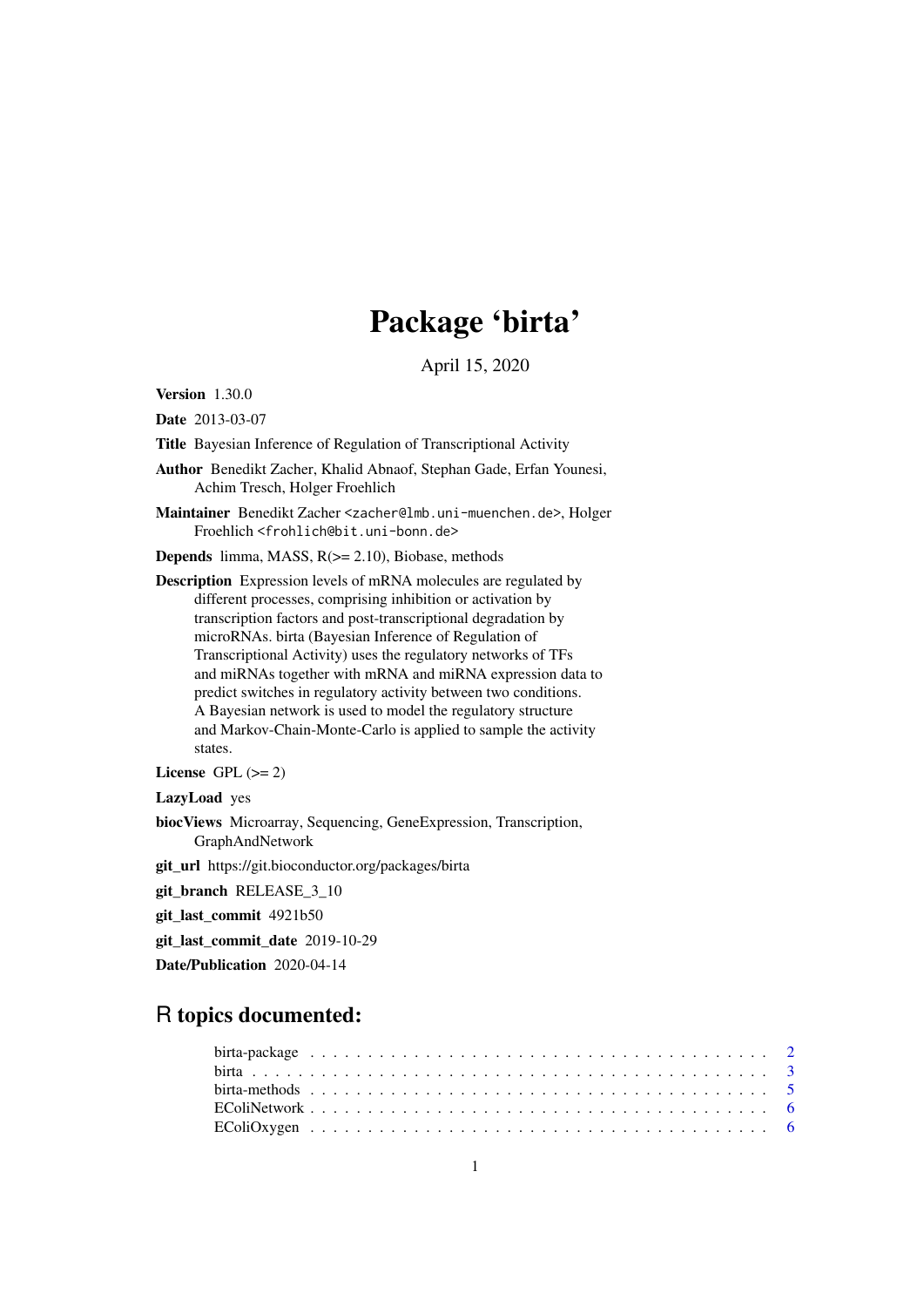# <span id="page-1-0"></span>2 birta-package birta-package birta-package birta-package birta-package birta-package birta-package birta-package birta-package birta-package birta-package birta-package birta-package birta-package birta-package birta-pack

| Index |  | 13 |
|-------|--|----|

birta-package *Joint Bayesian Inference of miRNA and Transcription Factor Activities*

#### Description

Expression levels of mRNA molecules are regulated by different processes, comprising inhibition or activation by transcription factors and post-transcriptional degradation by microRNAs. birta uses the regulatory networks of TFs and miRNAs together with mRNA and miRNA expression data to predict switches in regulatory activity between two conditions. A Bayesian network is used to model the regulatory structure and Markov-Chain-Monte-Carlo is applied to sample the activity states.

#### Details

| Package:  | birta                                   |
|-----------|-----------------------------------------|
| Type:     | Package                                 |
| Version:  | 0.99.1                                  |
| Date:     | 2012-03-6                               |
| License:  | GNU GENERAL PUBLIC LICENSE $(GPL) >= 2$ |
| LazyLoad: | <b>ves</b>                              |

#### Author(s)

Benedikt Zacher, Khalid Abnaof, Stephan Gade, Erfan Younesi, Achim Tresch, Holger Frohlich Maintainer: Benedikt Zacher <zacher@lmb.uni-muenchen.de>

# References

B. Zacher, K. Abnaof, S. Gade, E. Younesi, A. Tresch, and H. Frohlich. Joint Bayesian Inference of Condition Specific miRNA and Transcription Factor Activities from Combined Gene and microRNA Expression Data. *submitted*, 2012.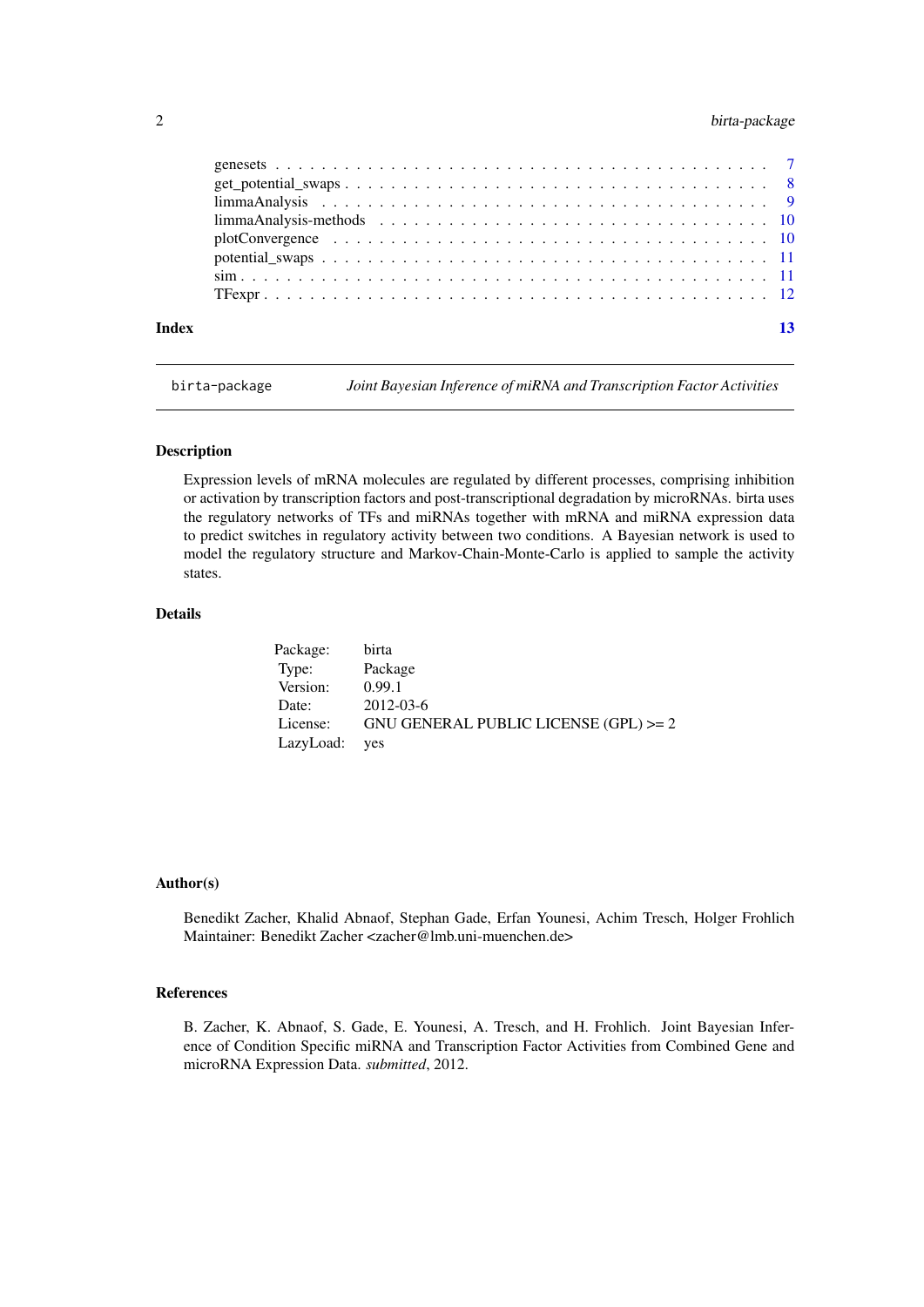<span id="page-2-1"></span><span id="page-2-0"></span>

# Description

The function estimates parameterization of the model and then executes MCMC sampling to infer activity states.

# Usage

birta(dat.mRNA, dat.miRNA, TFexpr, limmamRNA=NULL, limmamiRNA=NULL, limmaTF=NULL, nrep=NULL, fdr.m

# Arguments

| dat.mRNA                   | mRNA expression data (ExpressionSet or matrix). IMPORTANT: Replicates<br>must be ordered according to nrep!                                                                                                     |
|----------------------------|-----------------------------------------------------------------------------------------------------------------------------------------------------------------------------------------------------------------|
| dat.miRNA                  | miRNA expression data (ExpressionSet or matrix).                                                                                                                                                                |
| TFexpr                     | TF expression data (ExpressionSet or matrix).                                                                                                                                                                   |
| limmamRNA                  | Output of limma analysis for mRNA data (list: pvalue.tab, lm.fit).                                                                                                                                              |
| limmamiRNA                 | Output of limma analysis for miRNA data (list: pvalue.tab, lm.fit).                                                                                                                                             |
| limmaTF                    | Output of limma analysis for TF expression data (list: pvalue.tab, lm.fit).                                                                                                                                     |
| nrep                       | Vector containing four integers. Entry 1 and 2 are the number of miRNA mea-<br>surement replicates for condition 1 and 2. Entry 3 and 4 are the number of<br>mRNA measurement replicates for condition 1 and 2. |
| fdr.mRNA                   | False discovery rate (FDR) cutoff for significance of the logFC for mRNA data.                                                                                                                                  |
| fdr.miRNA                  | False discovery rate (FDR) cutoff for significance of the logFC for miRNA data.                                                                                                                                 |
| lfc.mRNA                   | Additional logFC cutoff for significance in mRNA data.                                                                                                                                                          |
| lfc.miRNA                  | Additional logFC cutoff for significance in miRNA data.                                                                                                                                                         |
| genesets                   | Combined TF / miRNA network. IMPORTANT: Names of TF entries must start<br>with V\\$.                                                                                                                            |
| lambda                     | Regularization parameter for edge weights.                                                                                                                                                                      |
|                            | sample.weights Should edge weights be adapted during sampling?                                                                                                                                                  |
| one.regulator.weight       |                                                                                                                                                                                                                 |
|                            | Sould weights of all edges for a regulator to be the same?                                                                                                                                                      |
| theta_TF                   | Expected fraction of active TFs.                                                                                                                                                                                |
| theta_miRNA                | Expected fraction of active miRNAs.                                                                                                                                                                             |
| model                      | Type of model. One out of c("all-plug-in", "weight-plug-in", "no-plug-in").                                                                                                                                     |
| niter                      | Number of MCMC iterations (AFTER burnin).                                                                                                                                                                       |
| nburnin<br>potential_swaps | Number of MCMC iterations UNTIL burnin is assumed to be finished.                                                                                                                                               |
|                            | Pre-computed potential swaps (OPTIONAL, see get_potential_swaps).                                                                                                                                               |
| run.pretest                | Initialize miRNA and TF states via the result of a hypergeometric test in order<br>to improve convergence (should be taken with care; advise: only use it in case<br>of observed convergence problems!).        |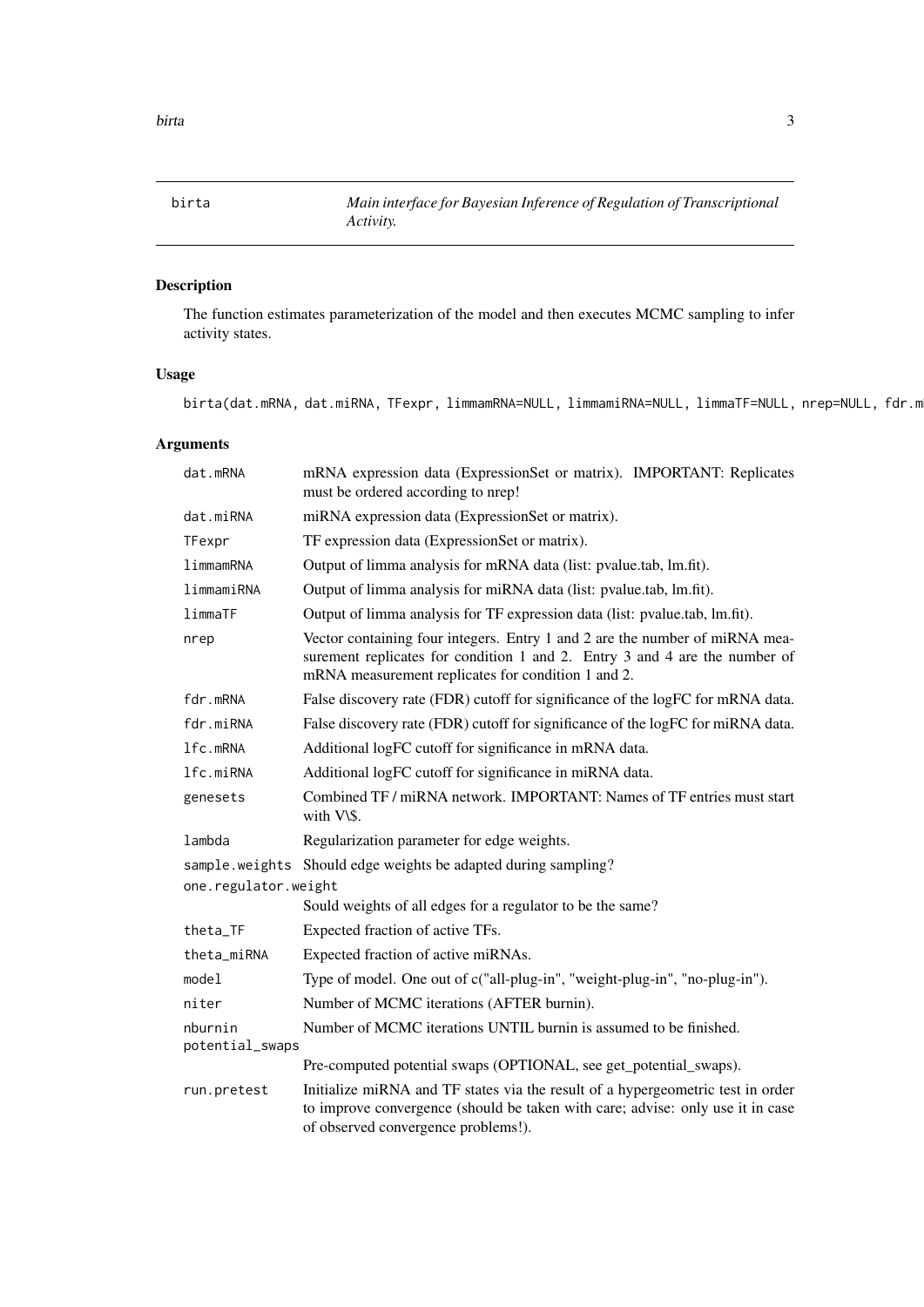| condition.specific.inference |                                                                                                                                    |  |  |  |  |  |  |
|------------------------------|------------------------------------------------------------------------------------------------------------------------------------|--|--|--|--|--|--|
|                              | Should inference on TF / miRNA activities be made only RELATIVE to a ref-<br>erence condition or independently in both conditions? |  |  |  |  |  |  |
| thin                         | Thinning of Markov chain: only use every thin's sample for posterior computa-<br>tion.                                             |  |  |  |  |  |  |
| only_switches                | Should only switches be performed?                                                                                                 |  |  |  |  |  |  |
| weightSampleMean             |                                                                                                                                    |  |  |  |  |  |  |
|                              | Mean for normal distribution used for sampling the omegas.                                                                         |  |  |  |  |  |  |
| weightSampleVariance         |                                                                                                                                    |  |  |  |  |  |  |
|                              | Variance for normal distribution used for sampling the omegas.                                                                     |  |  |  |  |  |  |
|                              |                                                                                                                                    |  |  |  |  |  |  |

# Value

The function returns a list containing the following entries:

| miRNAstates1        | Probability of each miRNA to be active in condition 1 (only for condition spe-<br>cific sampling).                                                                                                                                                         |  |  |  |  |
|---------------------|------------------------------------------------------------------------------------------------------------------------------------------------------------------------------------------------------------------------------------------------------------|--|--|--|--|
| miRNAstates2        | Probability of each miRNA to be active in condition 2 (only for condition spe-<br>cific sampling).                                                                                                                                                         |  |  |  |  |
| miRNAActivitySwitch |                                                                                                                                                                                                                                                            |  |  |  |  |
|                     | Probability of each miRNA switching its activities (non-condition specific sam-<br>pling).                                                                                                                                                                 |  |  |  |  |
| TFstates1           | Probability of each TF to be active in condition 1 (only for condition specific<br>sampling).                                                                                                                                                              |  |  |  |  |
| TFstates2           | Probability of each TF to be active in condition 2 (only for condition specific<br>sampling).                                                                                                                                                              |  |  |  |  |
| miRNAactivitySwitch |                                                                                                                                                                                                                                                            |  |  |  |  |
|                     | Probability of each TF switching its activities (non-condition specific sampling).                                                                                                                                                                         |  |  |  |  |
| log_lik_trace       | Log-likelihood trace of MCMC sampling.                                                                                                                                                                                                                     |  |  |  |  |
| TFomega             | Weights of TF-target graph. (effect of a TF on its targets)                                                                                                                                                                                                |  |  |  |  |
| miRNAomega          | Weights of miRNA-target graph. (effect of a miRNA on its targets)                                                                                                                                                                                          |  |  |  |  |
| genesetsTF          | TF-target network. This might be different from the network submitted to the<br>function, due to incompatibilities of network and experimental measurements.<br>Check your warnings and command line output!                                               |  |  |  |  |
| genesetsmiRNA       | miRNA-target network. This might be different from the network submitted<br>to the function, due to incompatibilities of network and experimental measure-<br>ments. Check your warnings and command line output!                                          |  |  |  |  |
| mRNAexpr            | mRNA expression data. This might be different from the matrix submitted to the<br>function, due to incompatibilities of network and experimental measurements.<br>Check your warnings and command line output!                                             |  |  |  |  |
| miRNAexpr           | miRNA expression data. This might be different from the matrix submitted<br>to the function, due to incompatibilities of network and experimental measure-<br>ments. Check your warnings and command line output!                                          |  |  |  |  |
| TFexpr              | TF expression data (only if they are specifically included). This might be dif-<br>ferent from the matrix submitted to the function, due to incompatibilities of<br>network and experimental measurements. Check your warnings and command<br>line output! |  |  |  |  |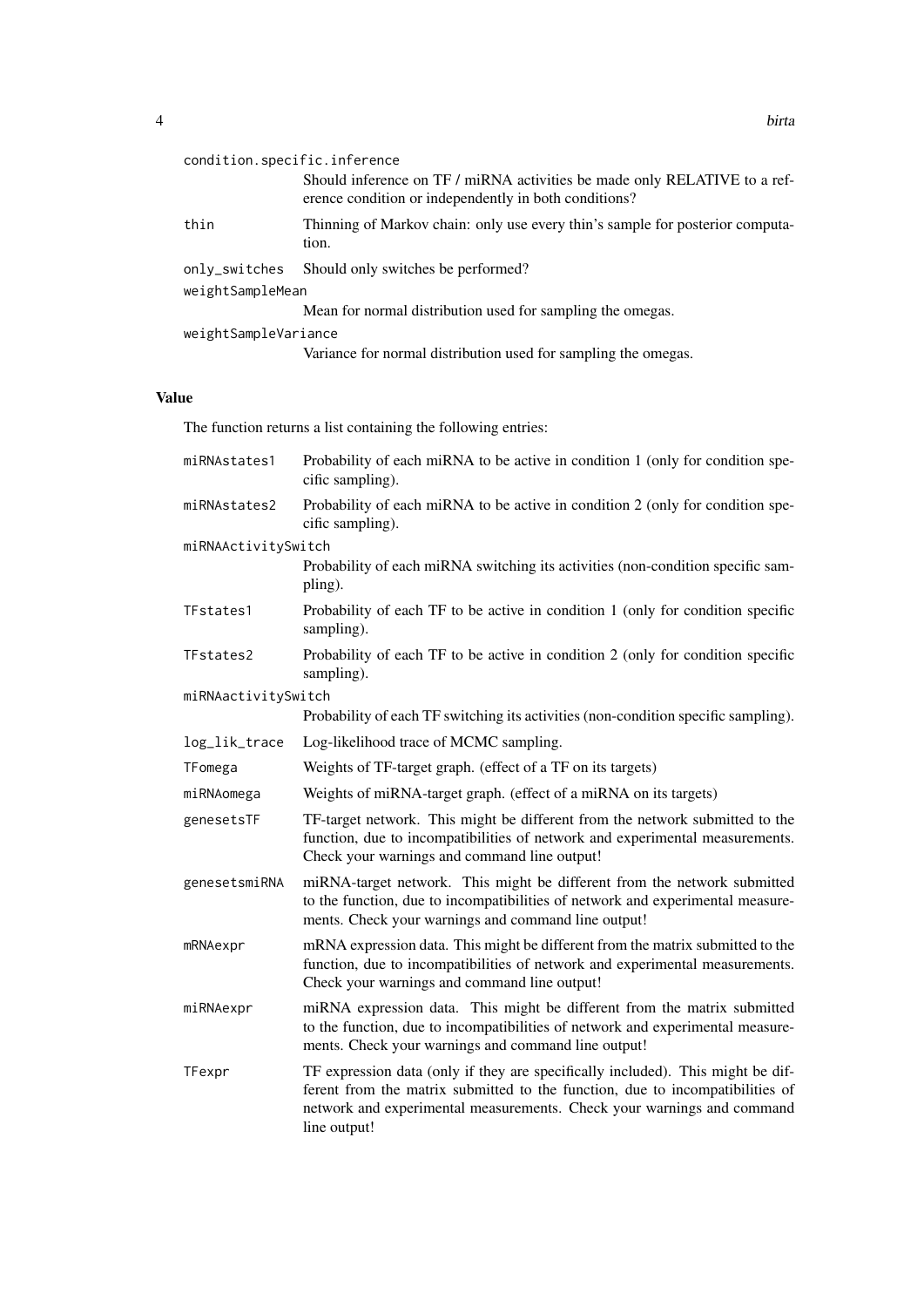#### <span id="page-4-0"></span>birta-methods 5

#### Author(s)

Holger Frohlich, Benedikt Zacher

#### Examples

```
data(humanSim)
design = model.matrix(~0+factor(c(rep("control", 5), rep("treated", 5))))
colnames(design) = c("control", "treated")
contrast = "treated - control"limmamRNA = limmaAnalysis(sim$dat.mRNA, design, contrasts)
limmamiRNA = limmaAnalysis(sim$dat.miRNA, design, contrasts)
sim_result = birta(sim$dat.mRNA, sim$dat.miRNA, limmamRNA=limmamRNA,
limmamiRNA=limmamiRNA, nrep=c(5,5,5,5), genesets=genesets,
 model="all-plug-in", niter=50000, nburnin=10000,
 sample.weights=FALSE, potential_swaps=potential_swaps)
```
birta-methods *Methods for Function* birta *in Package* birta

#### Description

Generic methods for function birta in package birta. The expression data can be stored in a matrix or an ExpressionSet.

#### Methods

The following signatures make sure, that the arguments, storing the expression data are in the correct format.

```
signature(dat.mRNA = "ExpressionSet", dat.miRNA = "ExpressionSet", TFexpr = "ExpressionSeti"gnature(d
signature(dat.mRNA = "ExpressionSet", dat.miRNA = "missing", TFexpr = "ExpressionSet")
signature(dat.mRNA = "ExpressionSet", dat.miRNA = "missing", TFexpr = "missing")
signature(dat.mRNA = "matrix", dat.miRNA = "matrix", TFexpr = "matrix")
signature(dat.mRNA = "matrix", dat.miRNA = "matrix", TFexpr = "missing")
signature(dat.mRNA = "matrix", dat.miRNA = "missing", TFexpr = "matrix")
signature(dat.mRNA = "matrix", dat.miRNA = "missing", TFexpr = "missing")
```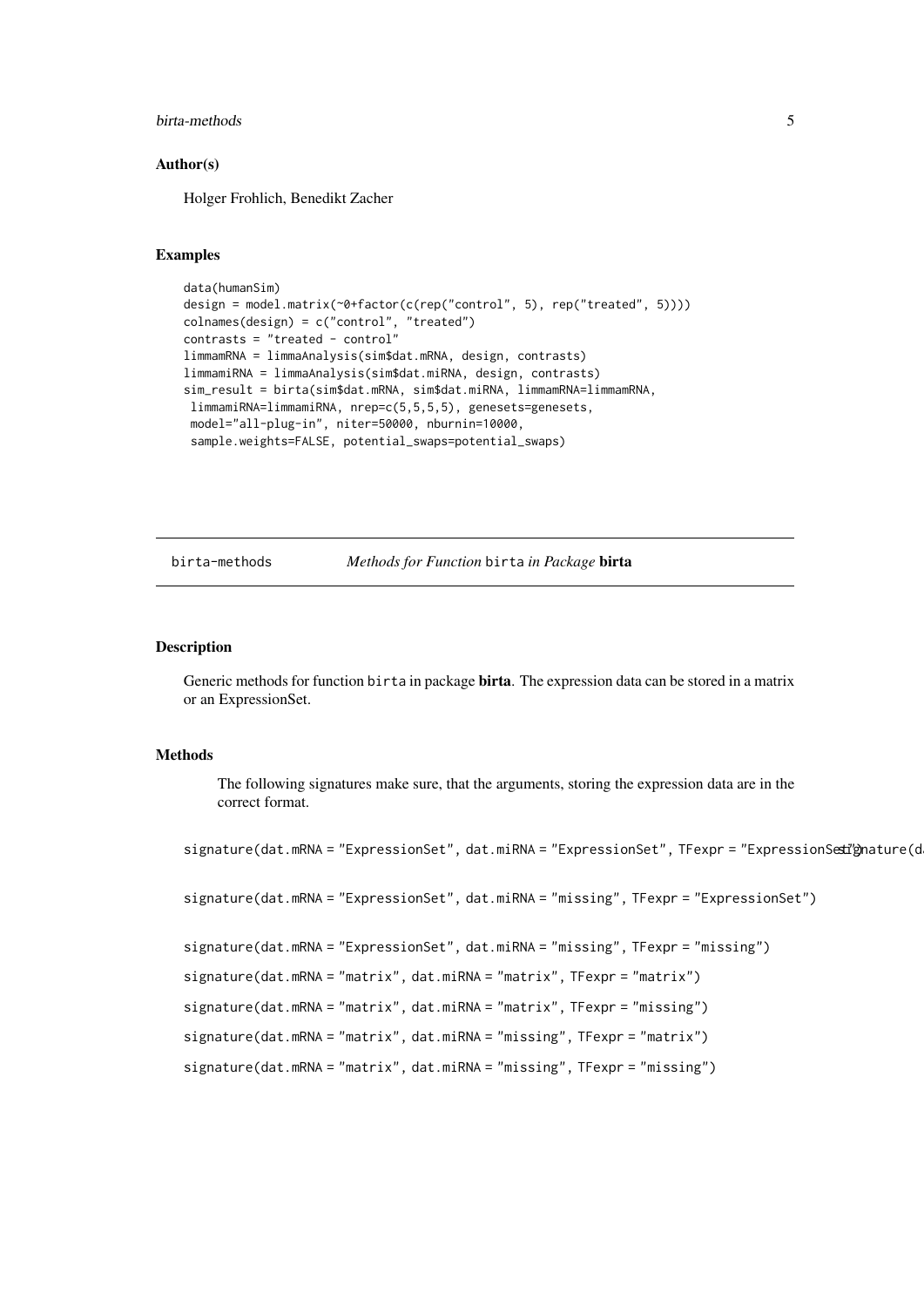<span id="page-5-0"></span>

#### Description

This list contains the TF-target graph used in the vignette.

#### Usage

EColiNetwork

#### Format

A list containing the target gene sets of 160 TFs.

#### Source

This TF-target graph was taken from (R. Castelo and A. Roverato, 2009). It is a pre-filtered version of RegulonDB 6.1.

#### References

R. Castelo and A. Roverato. Reverse engineering molecular regulatory networks from microarray data with qp-graphs. *J Comput Biol*, 16(2):213227, Feb 2009.

EColiOxygen *Example data set from E. Coli to sample TF activities.*

#### Description

This data set gives expression values for three experiments of the E. Coli K12 strain under aerobic and three experiments under aerobic growth. It is used in the vignette to illustrate application of birta to TFs only.

# Usage

EColiOxygen

# Format

ExpressionSet

### Source

The original data comes from (Covert et al., 2004) The normalized data set used here is taken from the qpgraph package by R. Castelo and A. Roverato.

# References

M. W. Covert, E. M. Knight, J. L. Reed, M. J. Herrgard, and B. O. Palsson. Integrating highthroughput and computational data elucidates bacterial networks. *Nature*, 429(6987):9296,May 2004.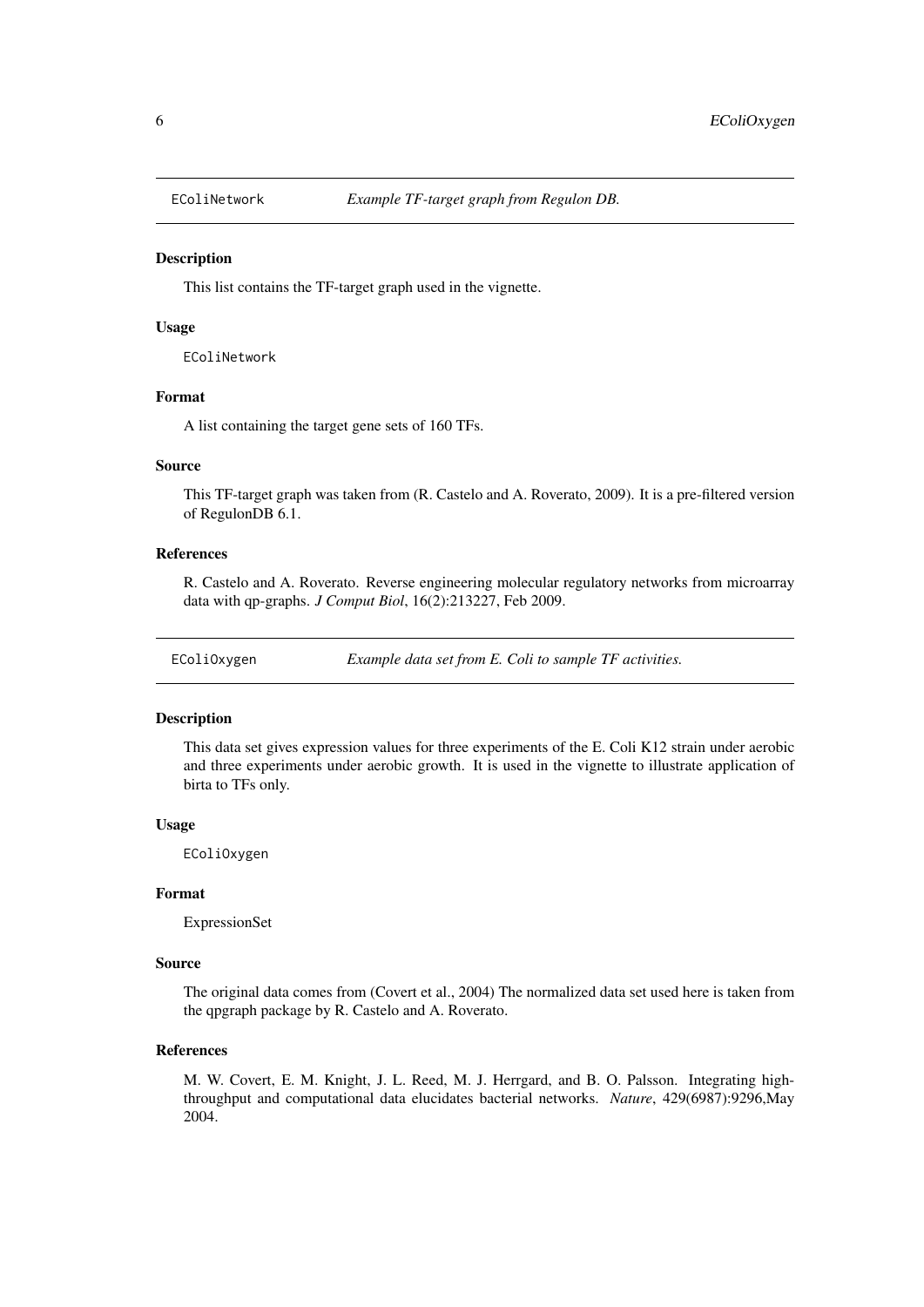<span id="page-6-0"></span>genesets *TF-target and miRNA-target networks for simulated example.*

#### Description

For miRNAs we looked at target predictions in human via miRanda (Betel et al., 2008), miRBase (Griffths-Jones et al., 2008) and miRDB (Wang and Naqa, 2008). Experimentally confirmed targets were retrieved from Tarbase (Papadopoulos et al., 2009). As trustworthy miRNA targets we considered those, which were either experimentally confirmed (i.e. listed in Tarbase) or predicted by at least two of the other three methods. In conclusion we arrived at a network with 583 miRNAs regulating between 1 and 1628 genes (median: 302).\ A TF-target gene network was compiled by computing TF binding affinities to promoter sequences of all human genes according to the TRAP model (Roideret al., 2007) via the author's R implementation. Upstream sequences of genes were retrieved here from the ENSEMBL database via biomaRt (Haider et al., 2009). We assumed that promoter sequences were located in the range 0 - 2Kbp upstream to the transcription start site of a gene. As trustworthy TF targets we considered those, for which a Holm corrected affinity p-value smaller than 0.001 was reported. In conclusion we arrived at a network with 272 TFs regulating between 1 and 16517 genes (median: 20).

#### Usage

genesets

#### Format

A list containing a TF- and miRNA-target graph.

#### Source

The networks were generated using the TRAP model on TRANSFAC matrices and miRNA-target annotations form different databases.

#### References

D. Betel, M. Wilson, A. Gabow, D. S. Marks, and C. Sander. The microrna.org resource: targets and expression. *Nucleic Acids Res*, 36(Database issue):D149-D153, Jan 2008.

S. Griffiths-Jones, H. K. Saini, S. van Dongen, and A. J. Enright. miRBase: tools for microRNA genomics. *Nucleic Acids Res*, 36(Database issue):D154-D158, Jan. 2008.

X. Wang and I. M. E. Naqa. Prediction of both conserved and nonconserved microrna targets in animals. *Bioinformatics*, 24(3):325-332, Feb 2008.

G. L. Papadopoulos, M. Reczko, V. A. Simossis, P. Sethupathy, and A. G. Hatzigeorgiou. The database of experimentally supported targets: a functional update of tarbase. *Nucleic Acids Res*, 37(Database issue):D155-D158, Jan 2009.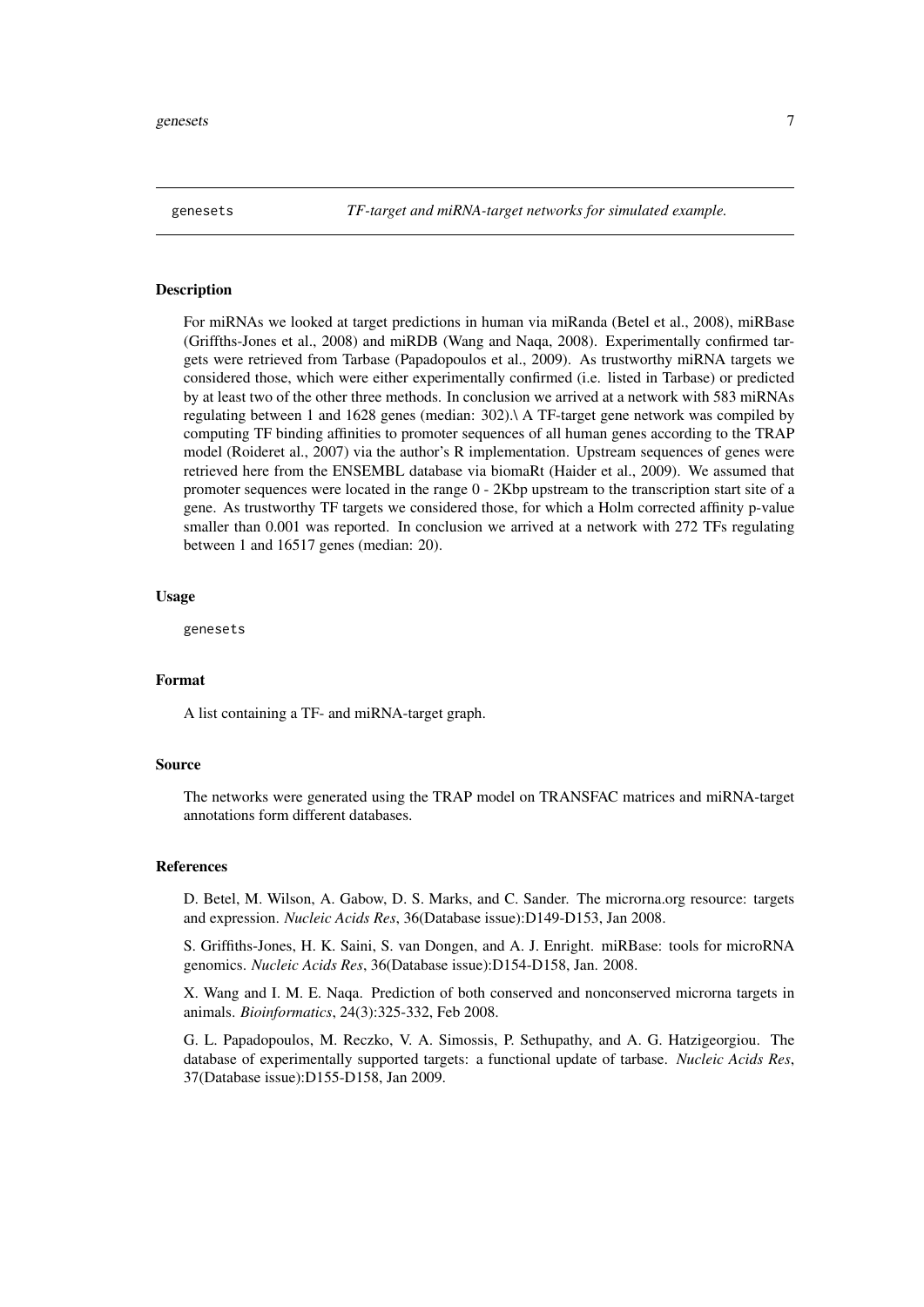<span id="page-7-0"></span>get\_potential\_swaps *Calculate swap partner for TF-/miRNA-target graph.*

# Description

Calculates for TF-/miRNA-target graph all potential swap partner.

# Usage

```
get_potential_swaps(genesetsTF=NULL, genesetsmiRNA=NULL, perc.overlap.cutoff = 0.8, integer.id=TRU
```
# Arguments

| genesetsTF          | Each entry corresponds to a TF and contains its target genes.                                    |  |  |  |  |  |  |  |  |
|---------------------|--------------------------------------------------------------------------------------------------|--|--|--|--|--|--|--|--|
| genesetsmiRNA       | Each entry corresponds to a miRNA and contains its target genes.                                 |  |  |  |  |  |  |  |  |
| perc.overlap.cutoff |                                                                                                  |  |  |  |  |  |  |  |  |
|                     | Percentage cutoff of minimal overlap between two miRNAs or TFs to be possi-<br>ble swap partner. |  |  |  |  |  |  |  |  |
| integer.id          | If TRUE, the swap partner are not outputted as characters, but as integer indices.               |  |  |  |  |  |  |  |  |
| verbose             | print process or not.                                                                            |  |  |  |  |  |  |  |  |

# Value

The function returns a list, with the following entries:

T\_potential\_swaps

Contains for each TF all potential swap partner.

S\_potential\_swaps

Contains for each miRNA all potential swap partner.

# Author(s)

Benedikt Zacher (zacher@lmb.uni-muenchen.de)

# Examples

```
genesetsTF = list("V$1"=c("A", "B", "C", "D", "E"), "V$2"=c("A", "B", "C", "D"), "V$3"=c("A", "B", "C"))
genesetsmiRNA =list("miR-1"=c("C", "E", "D", "G", "H"), "miR-2"=c("C", "E", "D", "G"), "miR-3"=c("C", "E"))
get_potential_swaps(genesetsTF, genesetsmiRNA, integer.id=FALSE, perc.overlap.cutoff=0.7)
```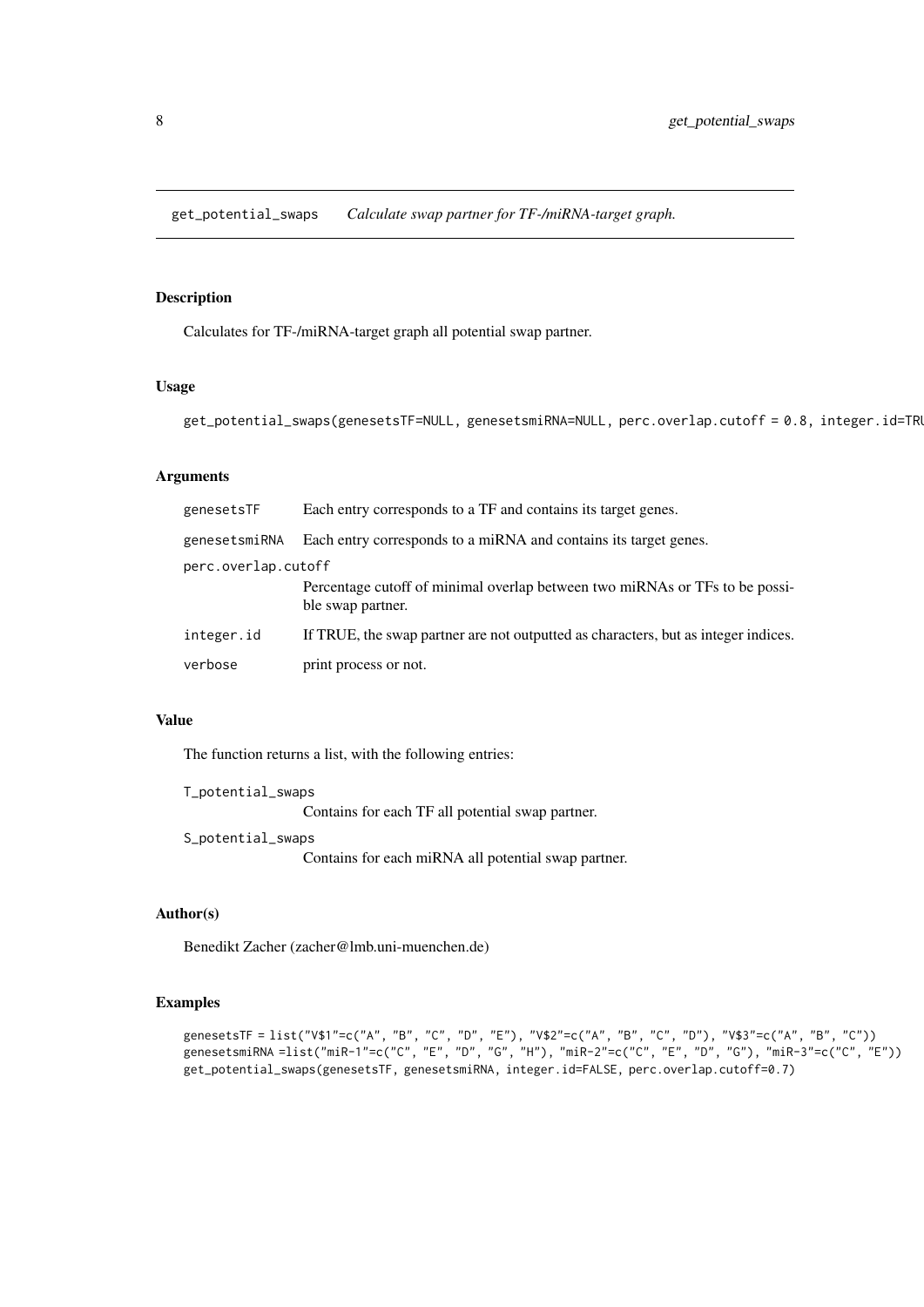<span id="page-8-0"></span>limmaAnalysis *Perform a limma analysis on expression data.*

# Description

Needed for the parameterization of the model as well as the Fisher (pre-)test.

# Usage

```
limmaAnalysis(dat, design, contrasts)
```
# Arguments

| dat       | A matrix or ExpressionSet containing the expression values. |
|-----------|-------------------------------------------------------------|
| design    | A design matrix.                                            |
| contrasts | Contrast for the linear model.                              |

#### Value

Returns a list containing the following entries:

| pvalue.tab | Containing the result of the topTable function from limma. |
|------------|------------------------------------------------------------|
| lm.fit     | Linear fit to the model.                                   |
| design     | The design used.                                           |
| contrast   | The contrasts used.                                        |

# Author(s)

Benedikt Zacher (zacher@lmb.uni-muenchen.de), Holger Frohlich

#### References

G. K. Smyth. Limma : Linear Models for Microarray Data. *Bioinformatics*, (2005):397-420.

# See Also

[lmFit](#page-0-0), [topTable](#page-0-0)

# Examples

```
data(humanSim)
design = model.matrix(~0+factor(c(rep("control", 5), rep("treated", 5))))
colnames(design) = c("control", "treated")
contrasts = "treated - control"
limmamRNA = limmaAnalysis(sim$dat.mRNA, design, contrasts)
```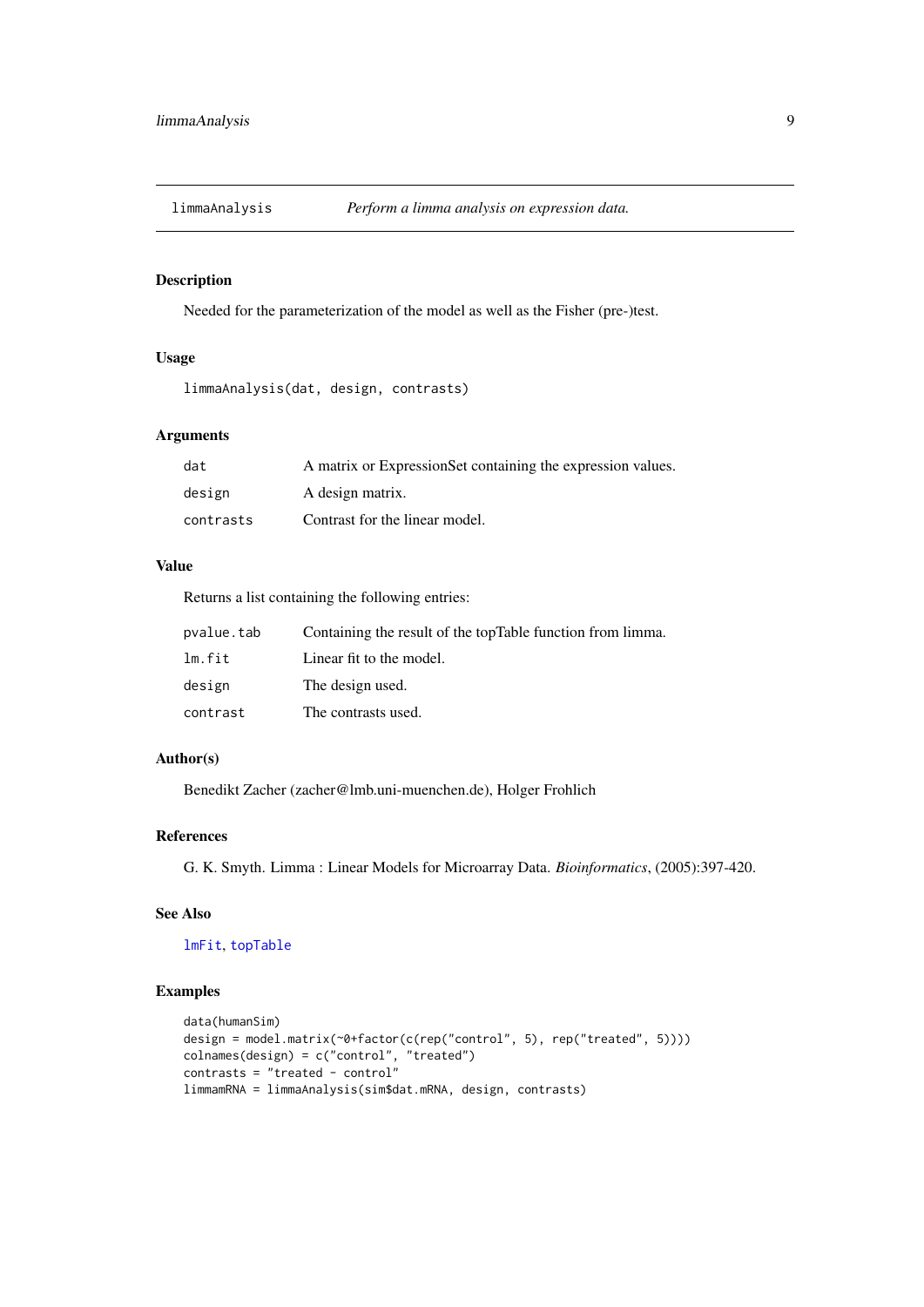<span id="page-9-0"></span>limmaAnalysis-methods *Methods for Function* limmaAnalysis *in Package* birta

# Description

Generic methods for function limmaAnalysis in package birta. The expression data can be stored in a matrix or an ExpressionSet.

# Methods

- signature(dat = "ExpressionSet", design = "matrix", contrasts = "character") Generic function for objects of class ExpressionSet.
- signature(dat = "matrix", design = "matrix", contrasts = "character") Generic function for objects of class matrix.

plotConvergence *Plotting the likelihood along MCMC sampling.*

# Description

Plots the log likelihood along MCMC sampling.

# Usage

```
plotConvergence(res, nburnin=NULL, title="")
```
# Arguments

| res     | The result from birta.run (a list).        |
|---------|--------------------------------------------|
| nburnin | Number of iterations used for the burn in. |
| title   | Optional title of the plot.                |

# Author(s)

Benedikt Zacher <zacher@lmb.uni-muenchen.de>

# See Also

[birta](#page-2-1)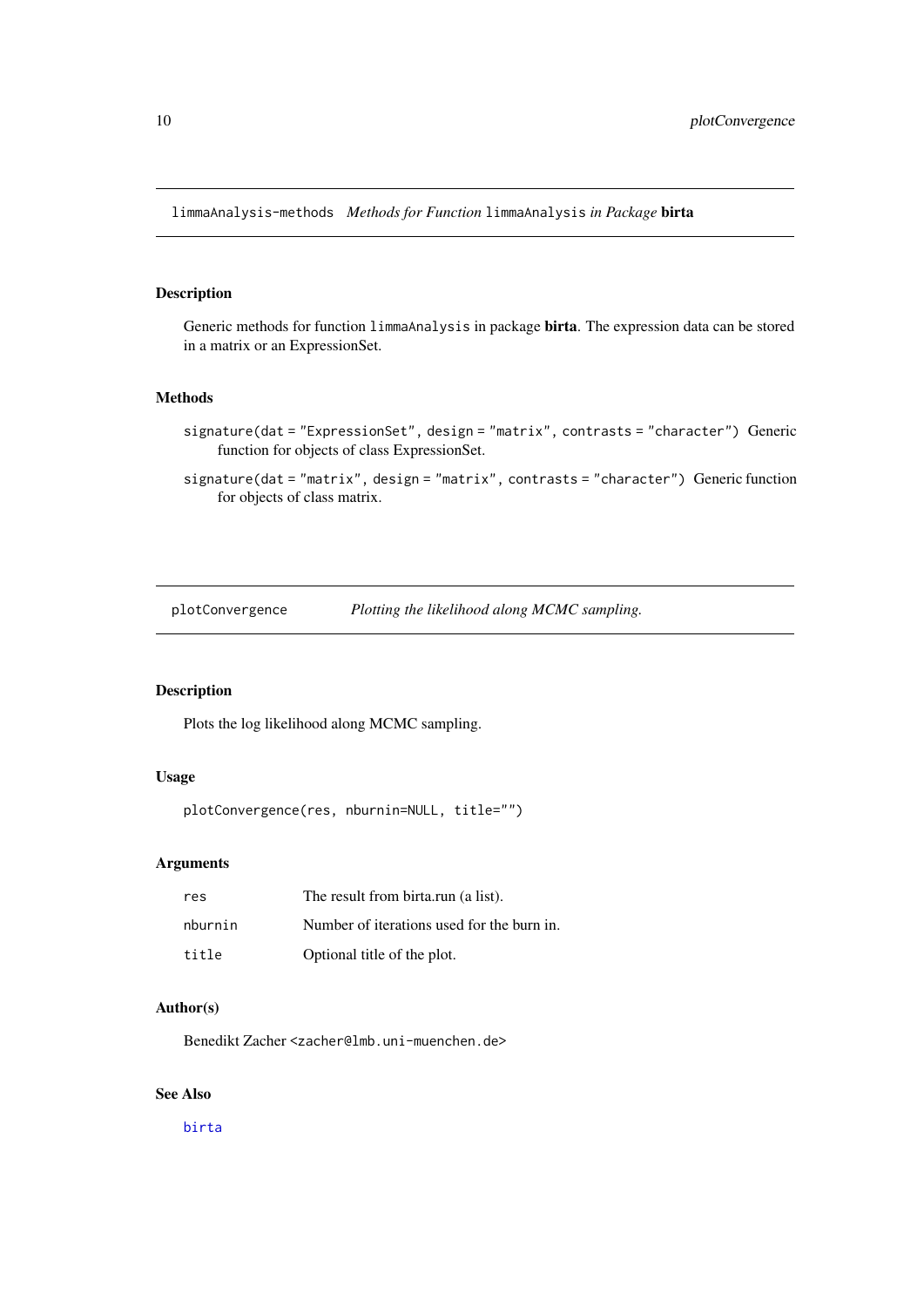#### <span id="page-10-0"></span>potential\_swaps 11

#### Examples

```
data(humanSim)
data(humanSim)
design = model.matrix(~0+factor(c(rep("control", 5), rep("treated", 5))))
colnames(design) = c("control", "treated")
contrasts = "treated - control"
limmamRNA = limmaAnalysis(sim$dat.mRNA, design, contrasts)
limmamiRNA = limmaAnalysis(sim$dat.miRNA, design, contrasts)
sim_result = birta(sim$dat.mRNA, sim$dat.miRNA, limmamRNA=limmamRNA,
limmamiRNA=limmamiRNA, nrep=c(5,5,5,5), genesets=genesets,
 model="all-plug-in", niter=50000, nburnin=10000,
 sample.weights=FALSE, potential_swaps=potential_swaps)
plotConvergence(sim_result, nburnin=10000, title="simulation")
```
potential\_swaps *Potential swap moves for TF-target and miRNA-target networks (see genestes data set).*

#### Description

Potential swap moves for TF-target and miRNA-target networks (see genestes data set) used for the simulation in the vignette.

# Usage

potential\_swaps

#### Format

A list containing potential swap moves for the TF- and miRNA-target graph used in the simulation.

sim *Simulated expression data for mRNAs and miRNAs.*

#### Description

This data set contains simulated expression values of miRNAs and mRNAs, together with the associated TF- and miRNA-target networks.

# Usage

sim

# Format

A list containing the entries dat.mRNA (mRNA expression), dat.miRNA (miRNA expression), miRNAstates (activity states of miRNAs), TFstates (activity states of TFs, TRANSFAC), genesetsmiRNA (miRNA-target graph, targetScan), genesetsTFs (TF-taget graph).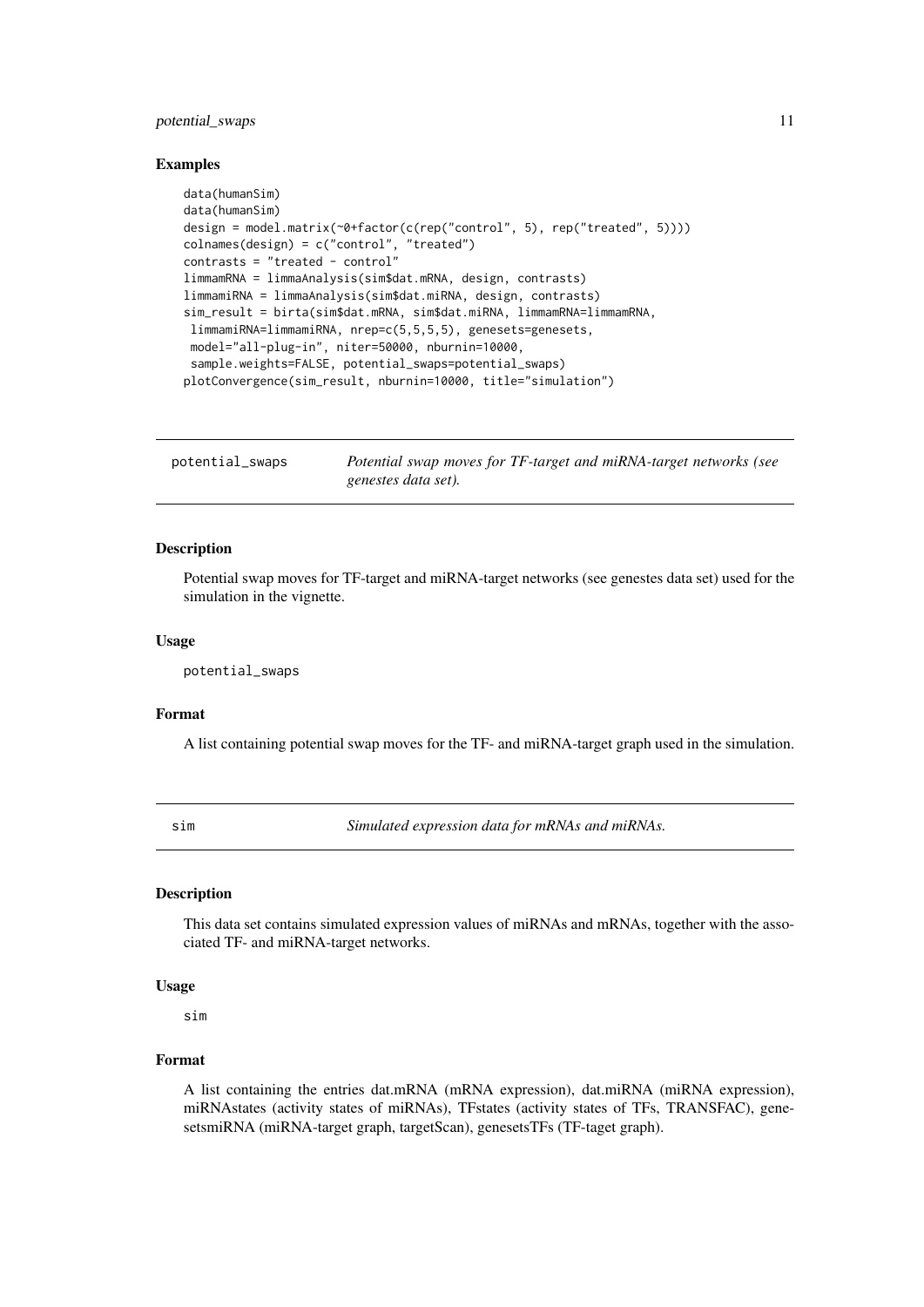# <span id="page-11-0"></span>Source

Simulation (see reference for details).

#### References

B. Zacher, K. Abnaof, S. Gade, E. Younesi, A. Tresch, and H. Frohlich. Joint Bayesian Inference of Condition Specific miRNA and Transcription Factor Activities from Combined Gene and microRNA Expression Data. *submitted*, 2012.

| TFexpr |                           |  |  | Transcription factor expression values for the aerobic-anaerobic |
|--------|---------------------------|--|--|------------------------------------------------------------------|
|        | <i>growth experiment.</i> |  |  |                                                                  |

# Description

This data set gives expression values for the 160 TF of the TF-target graph EColiNetwork used in the vignette.

#### Usage

TFexpr

#### Format

ExpressionSet. Rownames in the assayData correspond to entries in TF-target graph.

## Source

See EColiOxygen and EColiNetwork (see reference for details).

#### References

M. W. Covert, E. M. Knight, J. L. Reed, M. J. Herrgard, and B. O. Palsson. Integrating highthroughput and computational data elucidates bacterial networks. *Nature*, 429(6987):92-96, May 2004.